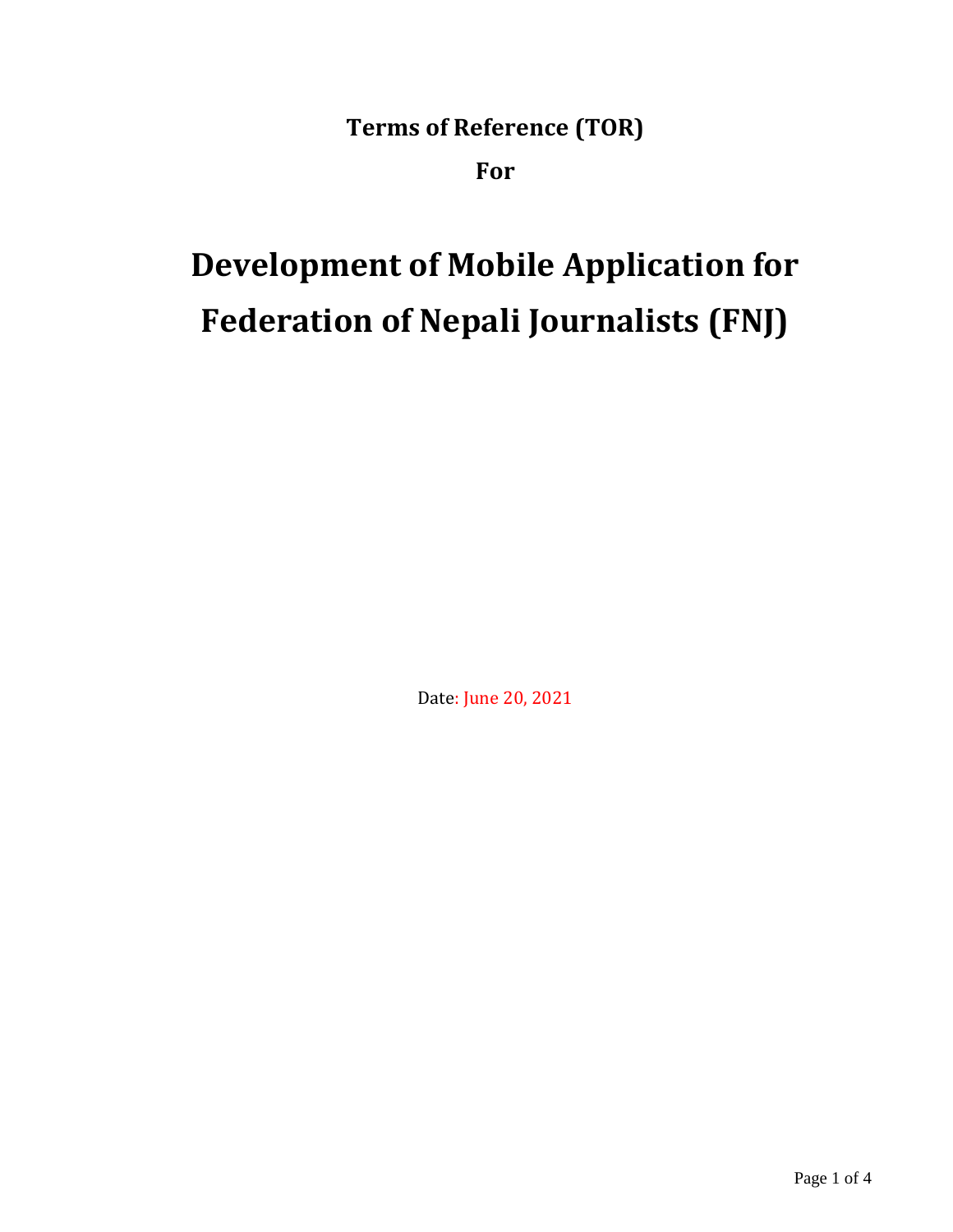# **1. Background**

Federation of Nepali Journalists (FNJ) is the umbrella organization of over 13,000 Nepali journalists working in Nepal and abroad. FNJ works in the areas of press freedom, safety and security of journalists, capacity building of journalists, research and publication of media and journalists related knowledge.

FNJ has developed a press freedom violation online database to record the cases of press freedom violation in the country. It also has developed a membership database of all its members to facilitate access of its information for its members and all others, who want to get information about it. FNJ is in process of develop a Mobile Application to link its press freedom violation and membership database as well as other information available on FNJ website.

FNJ calls for expression of interest from interested Mobile App development companies with detailed methodology and estimated budget as per the ToR set hereunder. Companies are requested to send their EoI to [fnjnepalcentral@gmail.com](mailto:fnjnepalcentral@gmail.com) on or before 5.00 PM on Wednesday June 30, 2021.

# **2. Objective**

The main objective of this assignment is to:

- a. Develop a mobile application for the Press Freedom, Membership system and general features of FNJ.
- b. Users / Members can report of the violation case from mobile application.
- c. Member can view and renew their membership from mobile application.
- d. General users will be able to view the publications, news, notice etc.

# **3. Scope of the Work:**

The scope of services shall include the following major components of but not limited to:

- a. Develop both Android and iOS Mobile Application.
- b. Anyone should be able to submit Press Freedom Violation report from mobile application and goes for moderation. FNJ will check its validity and post the report.
- c. Anyone should be able to view the Press Freedom Violation Database list.
- d. Anyone should be able to view the FNJ membership database list.
- e. FNJ member should be able to login to system, view / edit their details, reset password, view their own pending dues, paid payment, renew their membership system.
- f. Anyone should be able to view News, Notices, Press Releases, and Publication.
- g. The mobile application should be in Nepali and English Language and the data entered can also accept both in Nepali and English.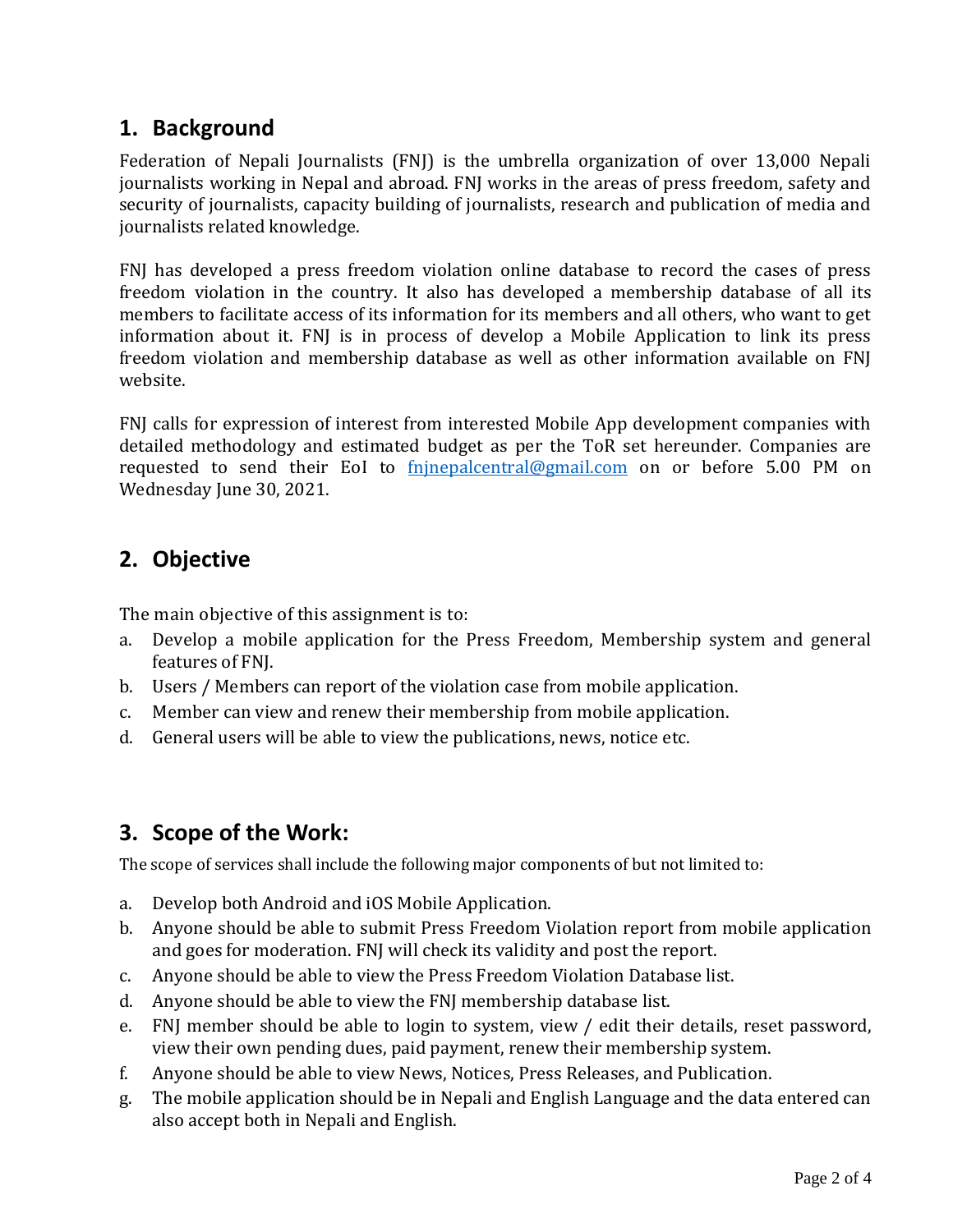## **4. SKILLS AND EXPERTISE OF THE COMPANY**

- a. Minimum of 5 years of working experience, including Mobile Application development.
- b. Should be well experienced with Android / iOS Mobile Application development, API development, etc.
- c. Ability to analysis, designing, development, testing, implementation and quality assurance and quality control.
- d. Ability to develop, evaluates, and executes implementation plans by defining scope, objectives and deliverables.
- e. Ability to communicate at all levels including executive management.
- f. The company objectives should be associated with some of the work area identified in the scope of the work provided.

## **5. APPROACH AND METHODOLOGY**

The consultant firm should propose details of approach and methodology along with tools and techniques it is going to use for the assignment.

#### **6. KEY DELIVERABLES**

The assignment will generate a fully functional, user friendly and dynamic mobile application as quoted on scope of work. The deliverables of the company will be:

- a. The output will be in the form of setup and configuration of the system of FNJ.
- b. Project completion report with User Manual for using the system and specific hardware requirement to run this system if deemed.

## **7. REPORTING MECHANISM**

The consultant shall work under the direct supervision of the concerned lead assigned by FNJ and reporting milestones set by the concerned head.

# **8. DEPLOYMENT / MANUALS**

After deployment of the Mobile Application, complete comprehensive detailed training should be provided to the concerned person of FNJ for using the features, maintenance, language and database use.

## **9. DURATIONS OF THE ASSIGNMENTS**

Assignment shall complete within 1 month from the date of signing the agreement.